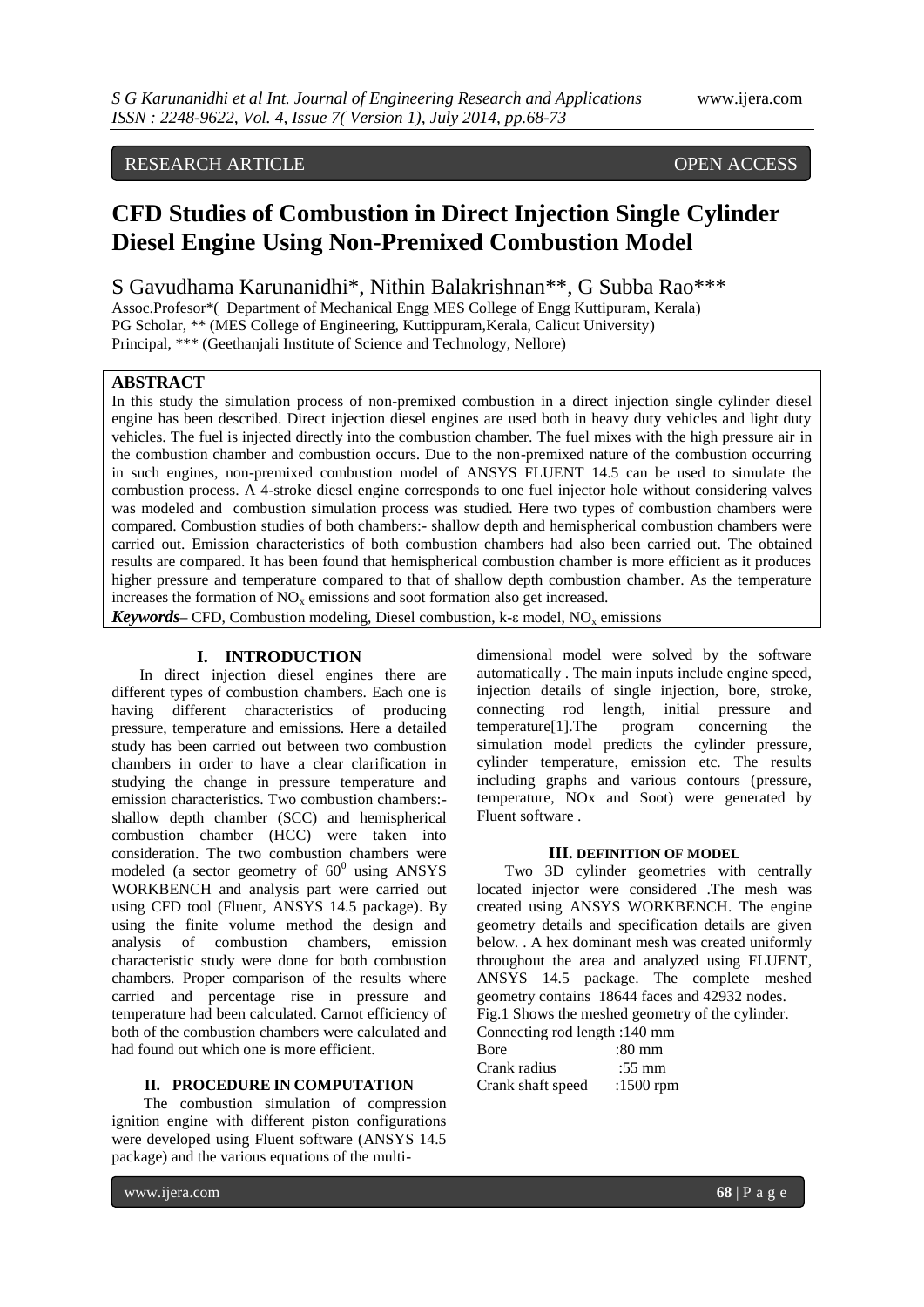

Fig.1 Meshed Geometries of the cylinder.

#### **IV. MODELING TURBULENCE**

Turbulent flows are characterized by fluctuating velocity fields. These fluctuations mix transported quantities such as momentum, energy, and species concentration, and cause the transported quantities to fluctuate as well. Since these fluctuations can be of small scale and high frequency, they are too computationally expensive to simulate directly in practical engineering calculations. Instead, the instantaneous (exact) governing equations can be time-averaged or otherwise manipulated to remove the small scales, resulting in a modified set of equations that are computationally less expensive to solve. However, the modified equations contain additional unknown variables, and turbulence models are needed to determine these variables in terms of known quantities. In this analysis standard k-ε model[1] is used.. In the derivation of the k- $\varepsilon$  model, the assumption is that the flow is fully turbulent, and the effects of molecular viscosity are negligible. The standard k-ε model is therefore valid only for fully turbulent flows. The turbulent (or eddy) viscosity, μ*t* , is computed by combining *k* and *ε* as follows:

$$
\mu_t = \rho C_\mu \frac{k^2}{\varepsilon}
$$

#### **V. BOUNDARY CONDITIONS**

The boundary conditions should be given after modeling the geometry .In the analysis viscous standard k-e model is enabled for non premixed combustion model. The injection parameters and specifications are given below X-position :0.50038 mm Y- velocity :468 m/s Diameter :0.287 mm Temperature :341 K Flow rate :0.001044 kg/S Start crank angle :355 deg

Stop crank angle :377deg

#### **VI. RESULTS AND DISCUSSIONS 1. Combustion characteristics for SCC**

The combustion characteristics for both shallow depth and hemispherical combustion chambers are done..And the values of peak pressure and the temperature was approximately equal to the theoretical values.

#### **1.1 Cylinder pressure and temperature for SCC**







Convergence history of Static Temperature on fluid<br>Crank Angle=540.00(deg) ANSYS FLUENT 14.5 (3d, dp, pbns, dynamesh, pdf20, ske, trans Fig. 3. Temperature v/s Flow time

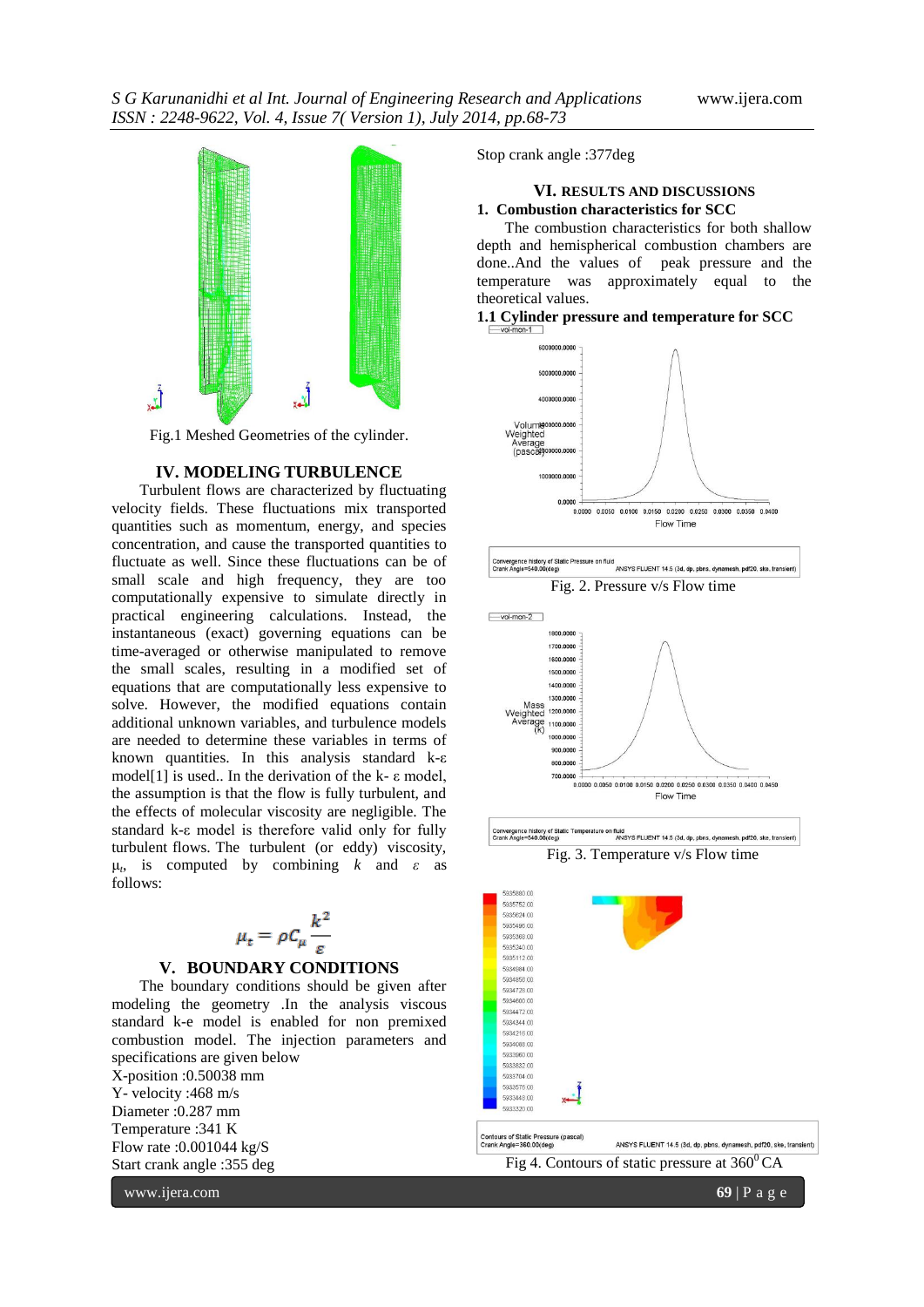





Contours of Static Temperature (k)<br>Crank Angle=360.00(deg) ANSYS FLUENT 14.5 (3d, dp, pbns, dynamesh, pdf20, ske, transient)

Fig 6. Contours of static temperature at  $360^{\circ}$  CA



From the above graphs and contours at crank angles  $360^{\circ}$  and  $540^{\circ}$ , it has been observed that the

www.ijera.com **70** | P a g e

peak cylinder pressure is about  $59.34 \times 10^5$  Pa and cylinder peak temperature of about 1739.56 K.

#### **1.2 Emission characteristics for SCC**







Fig 9. Contours of mass fraction of soot

From the contours of mass fraction of  $NO<sub>x</sub>$ emissions and soot formation it has been understood that  $NO<sub>x</sub>$  formation is occurring at regions where the temperature is high and soot formation, at regions where temperature is comparatively low.

- **2. Combustion characteristics for HCC**
- **2.1 Cylinder pressure and temperature for HCC**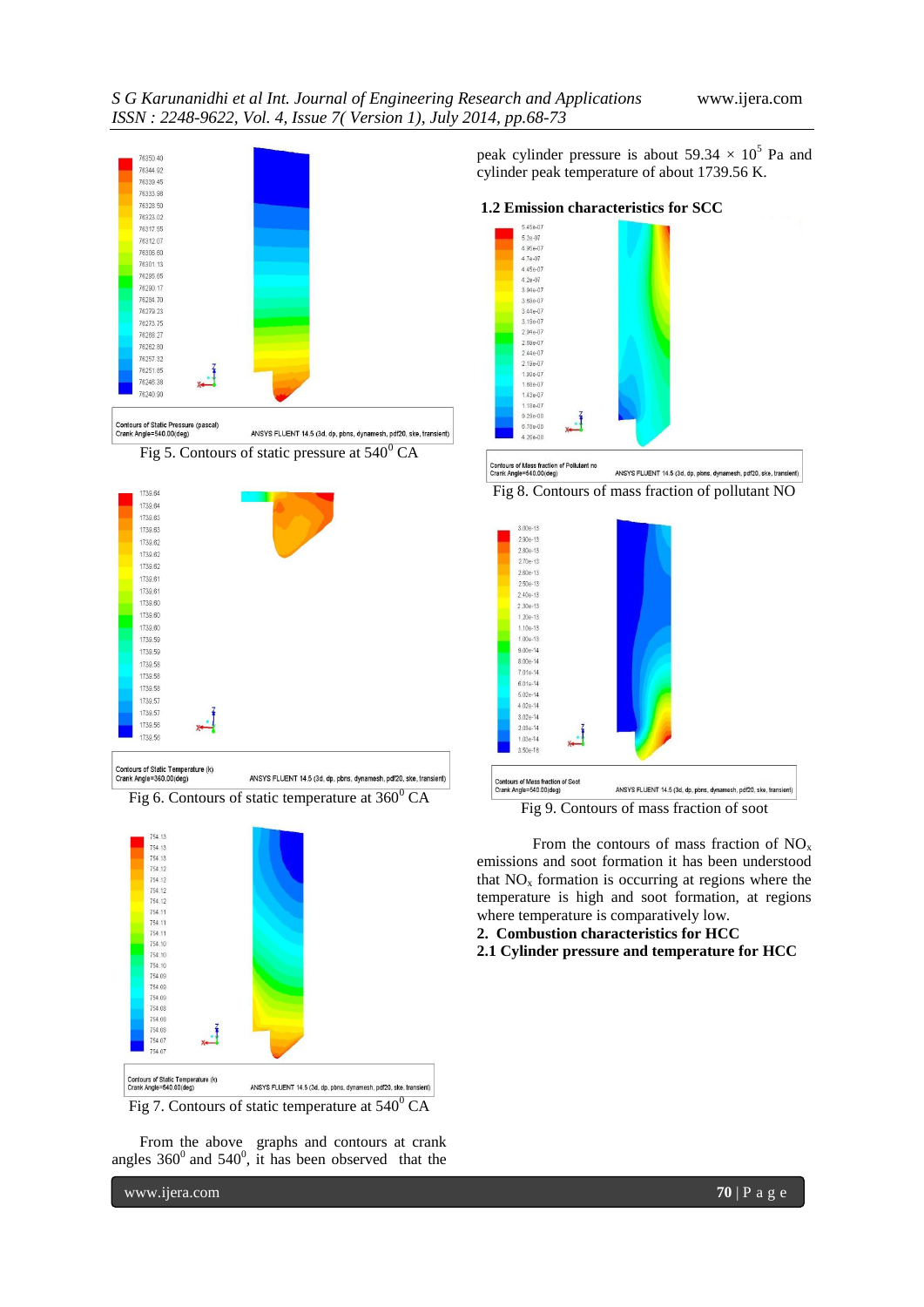



From the above graphs and contours at crank angles  $360^{\circ}$  and  $540^{\circ}$ , it has been observed that the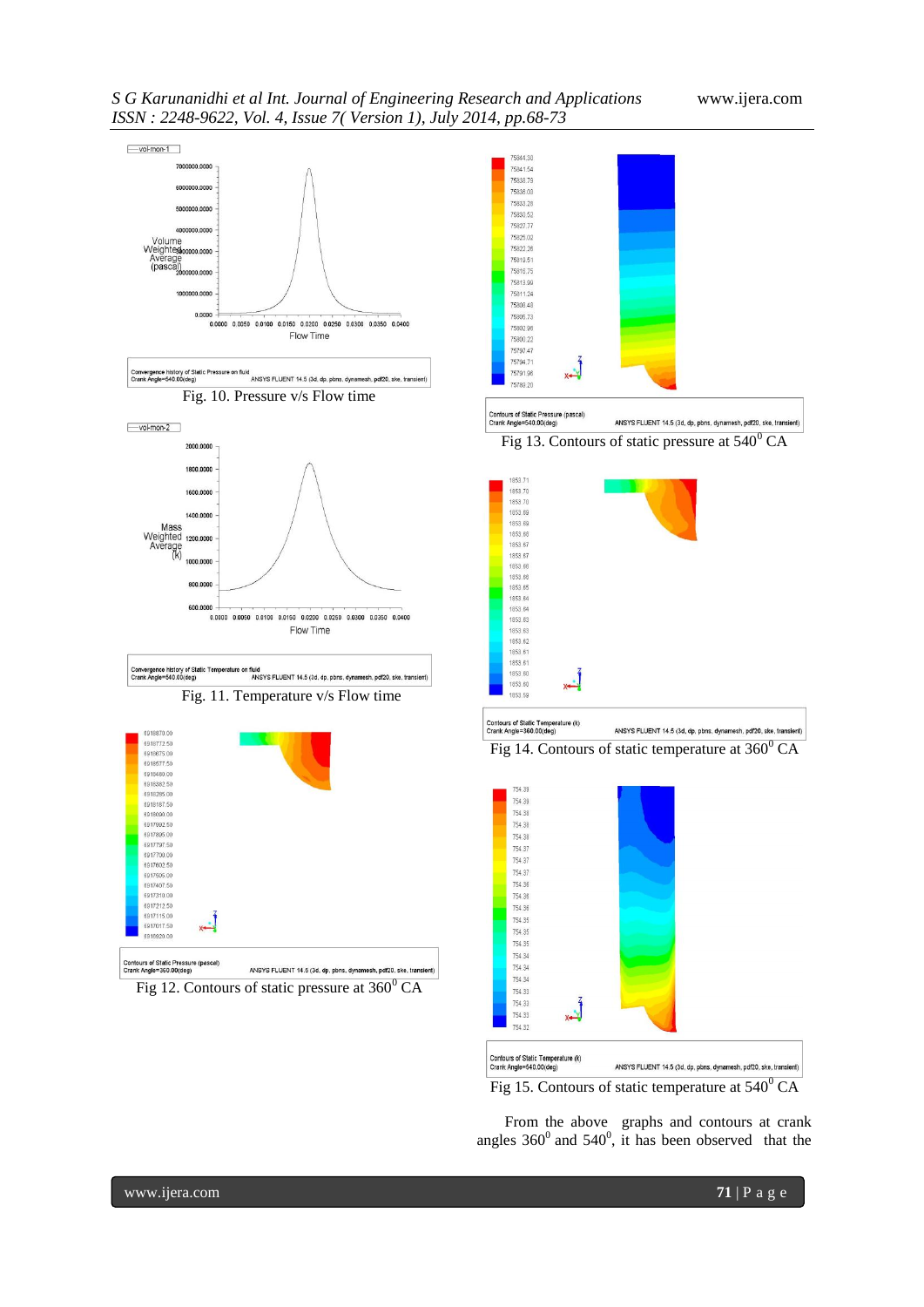peak cylinder pressure is about  $69.19 \times 10^5$  Pa and cylinder peak temperature of about 1853.71 K.

#### **2.2 Emission characteristics for HCC**









From the contours of mass fraction of  $NO<sub>x</sub>$ emissions and soot formation it has been understood that  $NO<sub>x</sub>$  formation is occurring at regions where the temperature is high and soot formation, at regions where temperature is comparatively low.

#### **3. Comparison of results**

|  | Table 1. Result comparison |  |
|--|----------------------------|--|
|  |                            |  |

| Combustion    | <b>Static Pressure</b> | <b>Static</b>  |
|---------------|------------------------|----------------|
| chamber       | (Pa)                   | temperature(K) |
| Shallow depth | $59.34 \times 10^{5}$  | 1739.64        |
| Hemispherical | $69.19 \times 10^{5}$  | 1853.71        |
| % increase    | 16.59                  | 6.56           |

|  | Table 2. Result comparison for emissions |  |  |
|--|------------------------------------------|--|--|
|  |                                          |  |  |

| Combustion           | <b>Mass Fraction</b>   | <b>Mass Fraction</b>   |
|----------------------|------------------------|------------------------|
| chamber              | of Pollutant           | of Soot                |
|                      | NΟ                     |                        |
| <b>Shallow Depth</b> | $3.78 \times 10^{-07}$ | $1.29 \times 10^{-13}$ |
| Hemispherical        | $4.26 \times 10^{-04}$ | $2.53 \times 10^{-10}$ |
|                      |                        |                        |

From the above compared results it had been found that hemispherical combustion chamber is producing more cylinder pressure and temperature. The percentage rise in pressure and temperature were also shown.

#### **3.1 Carnot efficiency comparison**

For Shallow depth combustion chamber:

Carnot Efficiency=  $(T_2-T_1)/T_2$ 

 $T_1$  (Initial temp) = 750K

 $T<sub>2</sub>$  (Final temp) = 1739.64K

Carnot Efficiency (η) = (1739.64 - 750)/1739.64

$$
= 0.569
$$

 $= 56.9%$ 

For Hemispherical combustion chamber

Carnot Efficiency=  $(T_2-T_1)/T_2$ 

 $T_1$  (Initial temp)= 750K

 $T<sub>2</sub>$  (Final temp)= 1853.71K

Carnot Efficiency(η)= (1853.71-750)/1853.71



 $= 59.5%$ 

% increase in Carnot efficiency=  $=\{(59.5/56.9)*100\}100$ 

$$
-1(39.3/30.5)
$$
  
= 4.57%

#### **VII.CONCLUSION**

The two combustion chamber models were modeled using ANSYS WORKBENCH and the combustion phenomena were analyzed using ANSYS FLUENT 14.5. The results show values comparable to theoretical values. Here two combustion chambers results were compared and following observations were made. The results are as follows:

- Numerical analysis result shows that hemispherical piston head provides much better performance than the shallow depth. This is due to the high turbulent intensity formed within the cylinder.
- Hemispherical combustion chamber is giving high pressure when compared to shallow depth combustion chamber. The pressure rise is about 16.59%.
- Hemispherical combustion chamber gives high temperature compared to shallow depth combustion chamber. The temperature rise is about 6.56%.
- When Carnot efficiency of both of the combustion chambers were compared it has been observed that carnot efficiency is more for hemispherical combustion chamber. When the increase in carnot efficiency is calculated, it is about 4.57%.
- The rise in temperature in hemispherical combustion chamber has shown significant increase of  $NO<sub>x</sub>$  emissions and soot formation. In the combustion chambers  $NO<sub>x</sub>$  emissions are

www.ijera.com **72** | P a g e